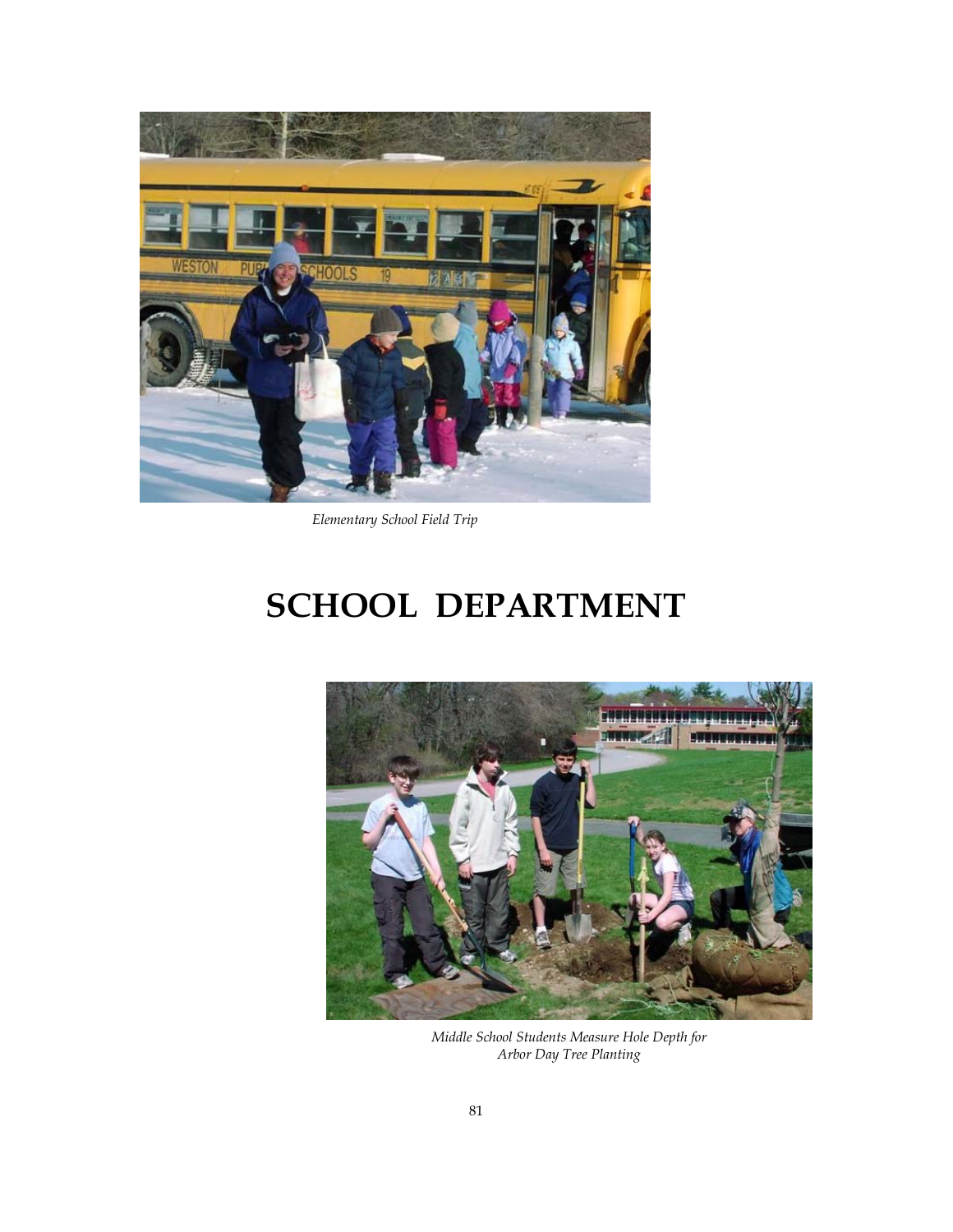## **REPORT OF THE SCHOOL COMMITTEE**

#### **Oversight and Administration**

 The Weston School Committee sets the budget, establishes educational policy, and hires the superintendent for the Weston Public Schools. The committee is composed of five residents who are elected by the town to staggered three-year terms. The School Committee usually meets at least twice a month to conduct its regular business, with dates and times posted at the Town Hall, the Weston Public Library and Weston High School. These meetings are open to the public. Dr. Alan Oliff, Superintendent of the Weston Public Schools since 1998, is responsible for supervising and managing the daily operations of the schools.

#### **Schools and Enrollment**

 The Weston schools are situated on two campuses. Weston Middle School, serving students in grades 6-8, and Weston High School, serving students in grades 9-12, are on one campus on the south side of Weston. The elementary schools are clustered near Weston center with the School Administration building, the Recreation Center and the Public Library. The Country and Woodland Schools serve students from kindergarten through third grade and the Field School serves students in fourth and fifth grade. Since 1999, Weston has also operated an integrated preschool, called Weston Windows, to fulfill its mandate to educate children with special needs from the age of three. Weston Windows is located in the Country School.

 Enrollment for the 2005-2006 school year, as of October 1, 2005, was 2,301 students. This represents an overall decrease of 18 students, or a -.8% change from the previous school year:

|                          | Change in enrollment | % change |
|--------------------------|----------------------|----------|
| Elementary Grades K-5    | - 7 Students         | $-7\%$   |
| Middle School Grades 6-8 | - 17 Students        | $-3.2\%$ |
| High School Grades 9-12  | + 6 Students         | $+9%$    |

 Overall, enrollment is projected to decline over the next several years but the cohorts with peak enrollment levels will continue to affect staffing and the budget particularly at the High School level.

#### **Academic Achievement and College Placement**

 The School Committee believes that many factors contribute to academic achievement. Some of these factors are class size; teaching quality; the variety and types of academic, artistic, civic, athletic and social experiences offered to students; performance on standardized tests; and college placements. Committee members consider and are guided by all of these considerations in making budget and policy decisions affecting the schools.

 In the spring of 2005 students in grades three through ten participated in MCAS testing in several disciplines, including English Language Arts  $(3, 4, 7, \& 10)$ , Mathematics  $(4, 6, 8, \& 10)$ , and Science/Technology (5 & 8). With the exception of grade three, student results are ranked into four performance levels: Advanced, Proficient, Needs Improvement, and Warning/Failing. Overall the MCAS results were consistent with previous exemplary performances. All Weston High School students passed the tenth grade examinations, a state requirement for graduation, with over 94% in Mathematics and 95% in English Language Arts scoring in the Proficient and Advanced categories. The federal government, through the No Child Left Behind legislation, has set the year 2014 for implementation of the requirement that all students score annually in the Advanced and Proficient ranges on statewide standardized tests in Mathematics and English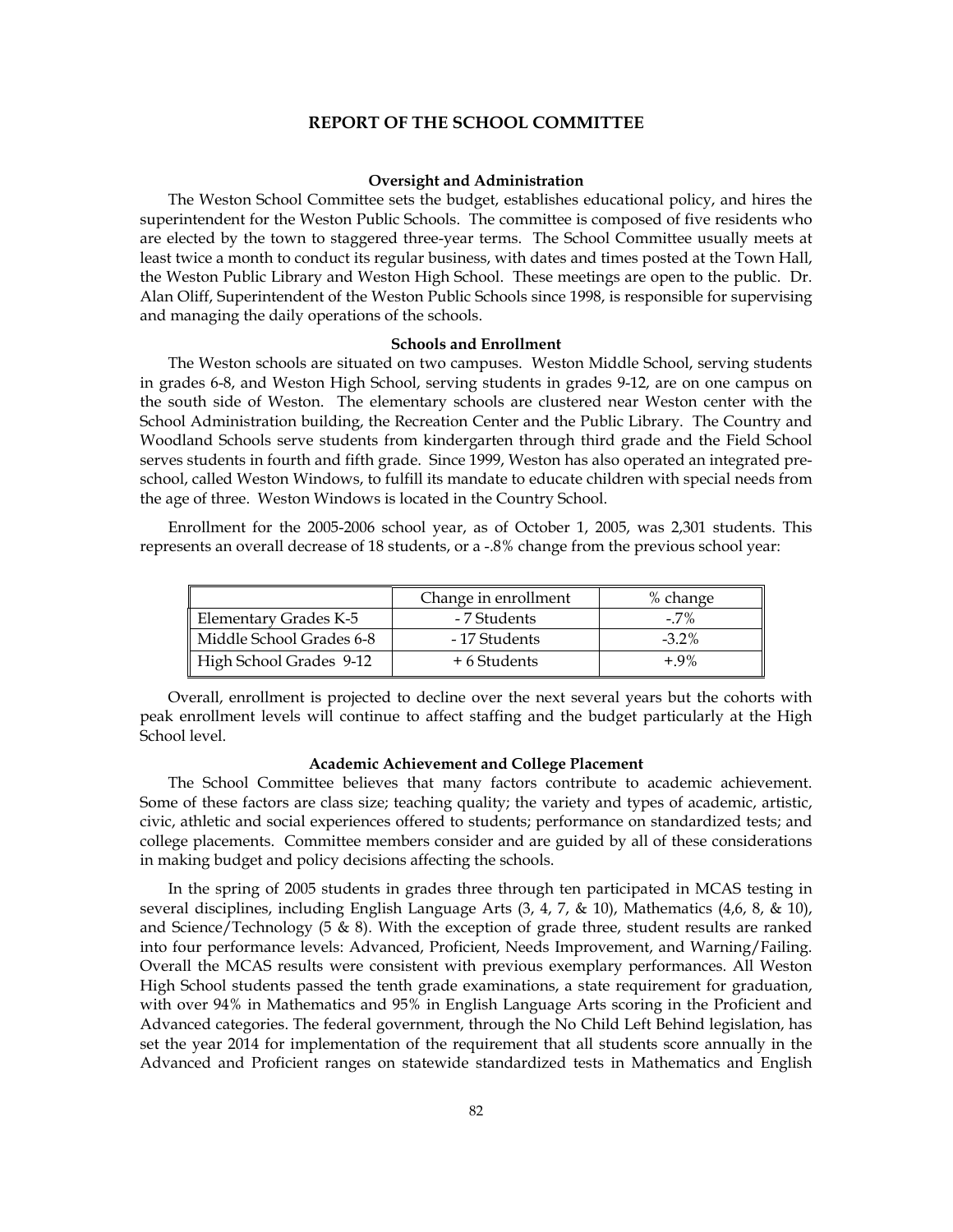Language Arts. Weston's tenth grade scores came within five or six percentage points of meeting that requirement in 2006, but, in looking to the future, students who struggle with Mathematics and English Language Arts are receiving additional support beginning in first grade to help them meet that goal.

 Over the last nineteen years, the Weston Public Schools has utilized the testing program of the Educational Records Bureau (ERB) to assess our ability to maintain high standards for our students. These standardized tests evaluate ability, skill, and knowledge in Language Arts and Mathematics and provide scores and rankings for participating urban and suburban public and private schools across the United States. The results of the 2005 ERB examinations, which are given in grades three through seven, indicate a strong performance by students throughout our district. In all categories of the Reading Comprehension and Mathematics in grades three through seven, Weston students scored higher or equal to the suburban and independent norm groups. On the Mathematics test, Weston students ranged from five to eighteen percentage points higher than their suburban and independent school counterpoints across all five grades. Further information on our district's performance is available on the Curriculum and Instruction website.

 The Class of 2005 comprised 162 students. The average scores for this class on the SAT I (scale of 200 to 800) were 622 on the Verbal test (compared to a national average score of 508) and 630 on the Mathematics test (compared to a national average score of 520). Ninety-eight percent of the class took the examination and 12% of the class qualified as either National Merit Scholarship Semifinalists or Commended Students.

 The SAT II achievement exams test knowledge and skill in specific subjects. The more competitive colleges and universities typically require their applicants to take the Writing and English Composition and Math SAT II tests. Performance by the Class of 2005 on these tests was very good. The average score on the Writing/English Test was 663, compared to the national average of 605, with 70% of the class taking the test. The average score on the Math L1C was 609, compared to national average of 586, with 41% of the class participating; and on the Math L2C was (a more advanced level of the test) was 721 versus 670 nationally, with 25% of the class taking the test.

 Participation and test results in Advanced Placement courses is another widely accepted measure of academic performance, and here, too, Weston High School students did very well. Our participation rates are high. In 2005, 52% of juniors and 63% of seniors took at least one Advanced Placement course. Those students took a combined total of 335 AP tests. Eighty-seven percent of exams earned scores that would qualify for college or university credit.

 While we are understandably proud of the achievements of the district and our students, as teachers and administrators, we know that effectively educating students for the  $21<sup>st</sup>$  century cannot be measured by test results alone; it means producing curious life long learners eager to take on the challenges of our world. Fifty-one percent of the Class of 2005 will be attending the top 11% of the colleges and universities evaluated in terms of competition to gain admission as listed in Barron's Profile of American Colleges. Furthermore, 75% of the middle fifth of the class will also be attending these schools.

## **Facilities**

 The school community is very grateful to the Town for supporting the upgrade of our school buildings. The High School, Middle School, Country School and Woodland School have undergone significant renovations and expansion resulting in modern, bright educational facilities.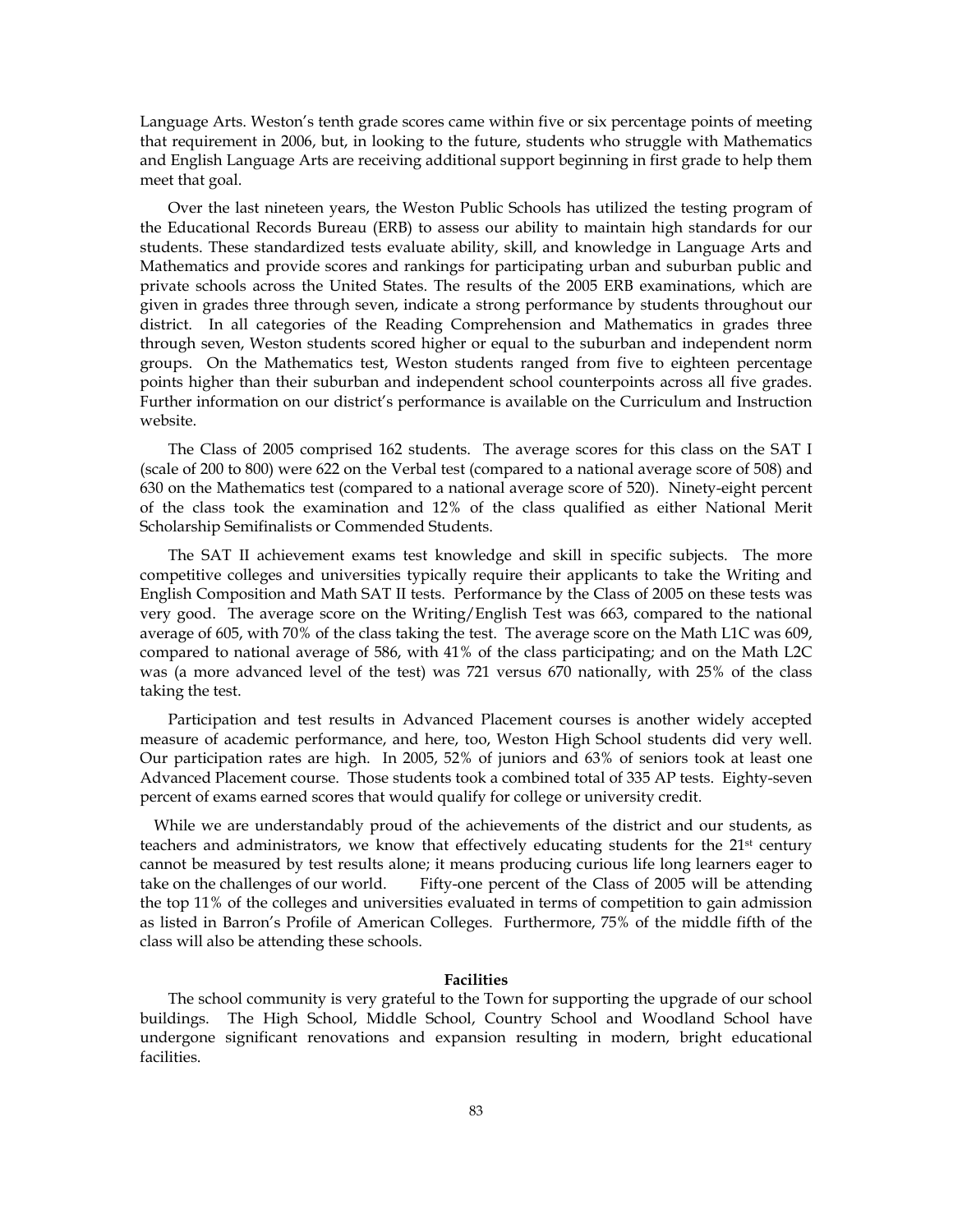In May, 2005 the Town approved a warrant article for a feasibility study of the Field School, which houses grades 4 and 5. The study will establish a comprehensive plan for building improvements, including capital needs, space reconfiguration and programmatic upgrades.

## **Curriculum and Other Initiatives**

 As part of the Learning Standards Initiative the School Committee approved a plan presented by the Assistant Superintendent for Curriculum and Instruction, Cheryl Maloney, in the fall that established a ten-year schedule for reviewing the curriculum in all disciplines and special programs. The plan includes two types of reviews: 1) program reviews that will be conducted by outside teams of professionals given a charge by the School Committee and 2) internal progress reports designed to focus on new initiatives and overall programs. In January 2006 a team of six professionals from outside the district will conduct a review of the Technology Integration program. The team will consist of two university professors, two public school technology faculty members, a private school technology director, and a Weston High School graduate attending college, who operates a technology consultant business. They will visit classes in all five schools, interview parents, students, principals, faculty and paraprofessionals and reviewed documents. The Chair, Dr. Isa Zimmerman, will present the committee's findings to the School Committee in the spring of 2006.

 Under Dr. Maloney's leadership the district launched an innovative instructional initiative in response to specific needs of our elementary students. The Early Mathematics Intervention Program in grade one is aimed at helping all students access grade level mathematics. Students are screened for areas of weaknesses and then supported in the necessary skill and conceptual development so that they can keep pace with their classmates in the grade level mathematics. Also in the area of mathematics, over thirty elementary teachers and administrators completed the "Math Fundamentals on the Way to Algebraic Thinking in Elementary School" course offered through the Harvard Graduate School of Education. The participants completed work on line, collaborated in teams to complete assignments, and utilized new knowledge and practices in their teaching of mathematics. The Elementary Math Curriculum Specialist, Debra Shein-Gerson, and the Chair of the Mathematics Department, Dennis McCowan, will present a progress report on the K-12 mathematics curriculum and current initiatives in March of 2006.

 Several new courses were added to the Middle and High School Program of Study for the fall of 2006, which support our district wide global education initiative. Mandarin will be a Foreign Language option in the seventh grade. With each successive year, an additional level will be added so that in five years, the course will extend into the eleventh grade. In addition, two new history courses have been added at the High School, Contemporary Asia and Africa and Contemporary Middle East and Latin America.

 The focus of the district wide professional development this year is our ongoing work on preassessment strategies, differentiated instruction, and collaboration on curriculum standards and benchmarks. In addition, over 50 teachers and administrators will be participating in an antibias, anti-racist teaching course sponsored by the district. Other important areas of professional development include the Weston Professional Development Academy, which this year sponsored over thirty courses for teachers and staff. These courses, taught by Weston faculty and staff, meet in the late afternoon and range in subject matter from "Writing in Mathematics" to "Introduction to Blogging" and "Hatha Yoga." Teachers also have participated in the Teachers As Scholars program, EDCO professional development programs, Primary Source workshops, ASCD conferences, and numerous other out-of-district conferences. Professional development continues to be one of the district's particular strengths both as a means of ensuring excellence in teaching, and also as an efficient use of our personnel resources.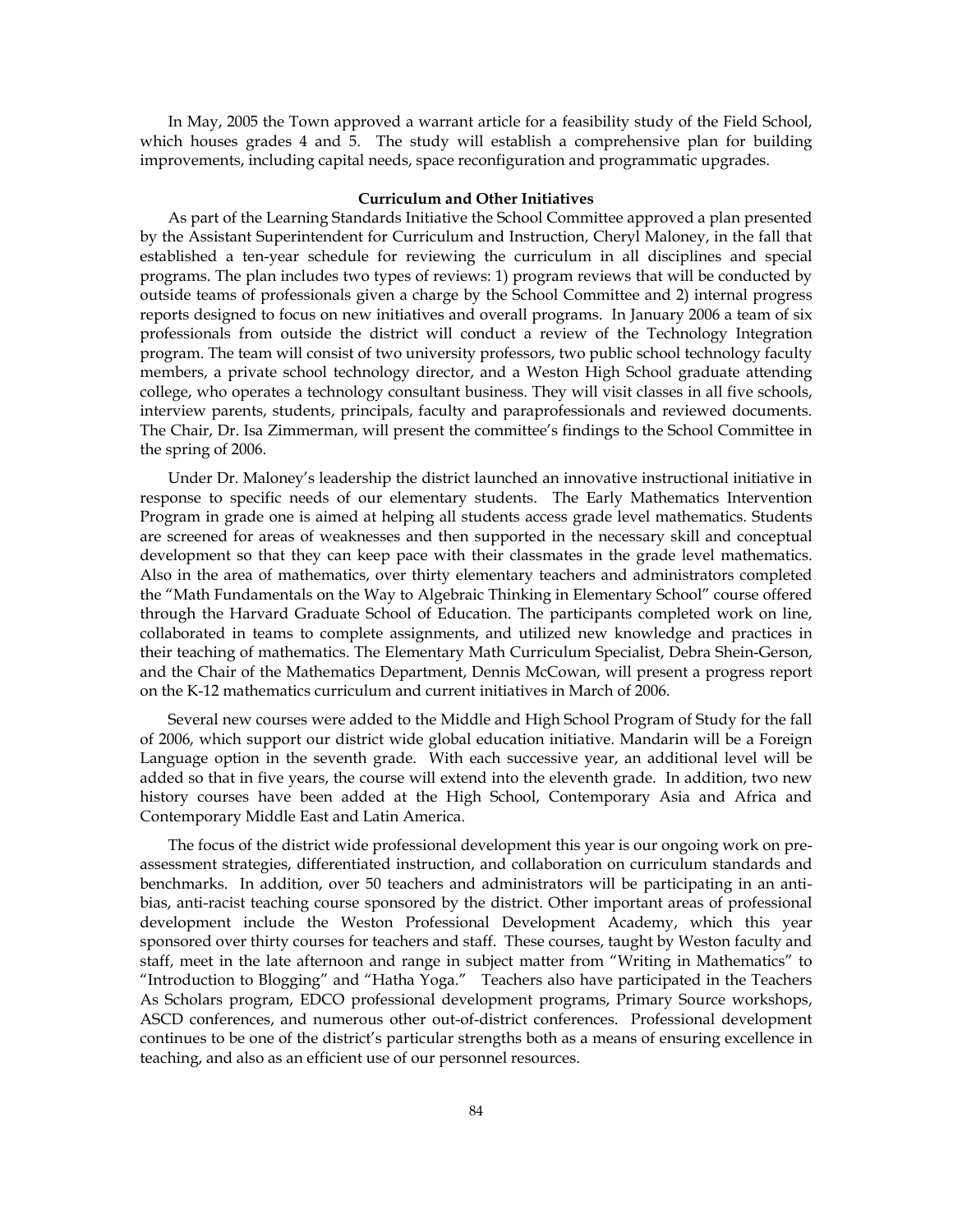## **Special Education**

 Weston Public Schools remain committed to the inclusion of children with special needs in the general education classroom. We support an inclusion model with the necessary resources to provide a successful experience for all students. The result is cost effective programs for students in special education that are consistent with the high quality educational programs provided to all students in the district.

 The pre-school special education population continues to increase and the severity of their needs has also grown. In response to this increase, the Weston Public Schools established an integrated pre-school for both typically developing and special needs children in 1999-2000. Now in its seventh year, the program is well regarded by parents of both regular and special education children and its quality has been noted by the Department of Education. This program is one of the single best initiatives for offering a long-term cost-containment strategy with corresponding program effectiveness. The classrooms occupy a wing of the Country School with space that conforms to the age and needs of the pre-school students.

#### **School Budget**

 The School Committee's 2005-2006 Budget was \$25,821,087, a 5.1% increase over the previous year. This budget increase was driven substantially by five principal needs:

- Increase in Salaries of 3.57%, as determined by collective bargaining agreements.
- Growth in amount and intensity of Special Education services
- Shift in enrollment to the high school level
- Additional cost of meeting state and federal mandates, most notably No Child Left Behind
- Increase in the cost of utilities

 Program improvements contributed less than a 1% increase over the FY 2005 budget. These improvements fall into the following major areas: updating course offerings, and implementing key library and technology operational improvements from the Long Range Plan.

 In addition, the School Committee again approved a "Student Activity Fee", although at a reduced level from the prior year, to partially offset the budget increase needed to preserve key academic programs. The School Committee continues to believe that a blanket fee should not be levied to fund school activities and is continuing to find ways to reduce or eliminate it in future years.

 The School Committee believes that this budget adequately met the educational needs of the Town's children while reflecting the economic climate and fiscal constraints of the Town.

#### **METCO**

 This year marks the 38th year of the Town of Weston's participation in the METCO Program METCO was founded in 1966 and is the second oldest voluntary school desegregation program in the nation. It is funded by the Commonwealth of Massachusetts under the state's Racial Imbalance Act. The mission of the program is to provide access to quality suburban public school education for students of color from Boston, while enhancing the educational and social experience of suburban students by providing an integrated learning environment.

The Weston/METCO Program currently enrolls 160 students from grades Kindergarten to twelfth grade and is supported by staff and volunteers, including a dedicated METCO administrator, academic counselors, a parent organization, which consists of parents of Boston students, a local Community Coordinating Committee, which includes representative from Weston and Boston, faculty, and administration. These groups assist the program in the areas of strategic planning, fundraising, social events, and the lobbying process.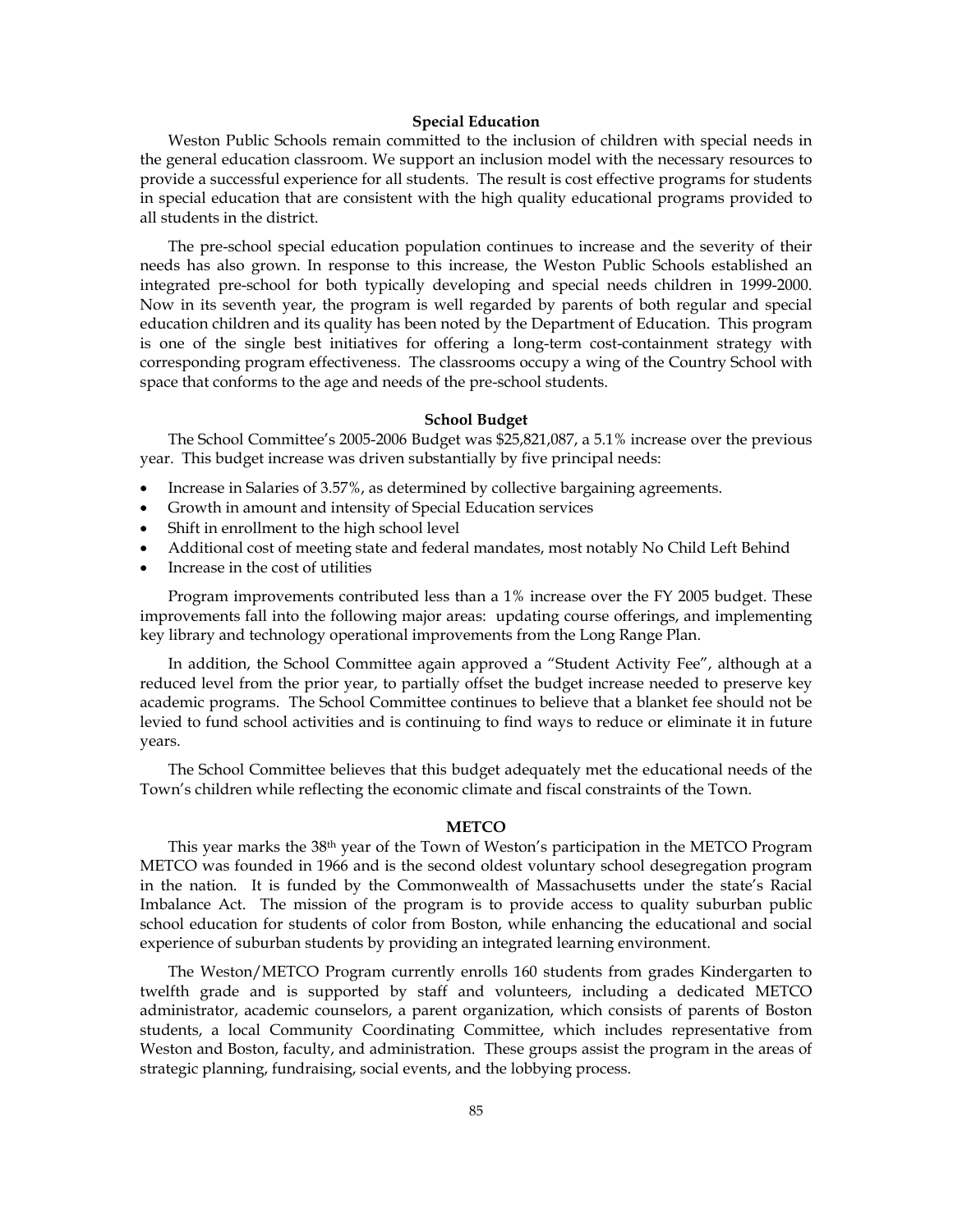Weston's METCO students have historically enjoyed success in academics and athletics, as well as in the areas of music and the arts. Many members of the 2005 senior class gained early admission to the colleges of their choice, with 78% attending four-year colleges and 98% continuing their education in post-secondary institutions. Our middle school and elementary schools' "Homework Club," which was instituted last year, has enjoyed success in assisting both Weston and METCO students who have academic or organizational needs. Our Family Friends/Host Family Program has been a highlight of the METCO Program. It offers families from Boston Communities opportunities to share their urban and suburban experiences and the program provides a local center of contacts in case of an emergency. This program has participated in several successful fundraising events, as well as a variety of social events both in the Weston and Boston communities.

#### **Volunteer Organizations**

 The school system benefits from private financial and volunteer support, all of which enhance the variety or quality of education in Weston. The Weston Education Enrichment Fund Committee (WEEFC) is a subcommittee of the Weston School Committee. It provides financial grants to teachers, administrators, students and parents for projects and equipment that are beyond the scope of the operating budget. In 2005, its nineteenth year, WEEFC raised record funds at its auction fundraiser and through its regular campaign. Contributions of more than \$500,000 were used to fund approximately 130 grants. Given the very challenging budget climate, WEEFC has ensured the special quality of experiences for Weston students through enrichment activities. Since its inception, WEEFC has received contributions of more than \$2.5 million and funded more than 2,000 projects.

The Weston Boosters Organization continued its unfailing support for Weston's athletic and co-curricular programs. The successes of our athletic teams are due in part to the Boosters' contributions to purchase such items as scoreboards, uniforms and equipment to name just a few.

Finally, the schools benefited greatly from the efforts of the Weston Parent Teacher Organization (PTO). The PTO serves as a vital link between parents and the schools, facilitating communication and providing volunteers and resources to enhance school programs. Curriculum was enriched by programs brought in by the Creative Arts and Science Council committees, organized and funded by the PTO. A Parent Education effort was introduced this year in conjunction with the town-wide wellness initiative. The PTO organized programs such as Active Parenting, and other forums addressing numerous issues of interest to parents. Weston is fortunate to have large numbers of eager volunteers at every grade level who spent time in classrooms, planned and carried out special events, and served on committees and School Councils.

#### **Notable Events of 2005**

#### *Retirements*

The following long-term, valued members of the school community retired during 2005. Their contributions have significantly enhanced and supported the education of our students.

Barrineau, Jean, Bus Driver and Cafeteria Worker since 1/21/1986; Bazile, Gabriel, General Maintenance Custodian Painter since 8/10/1987; Briskman, Susan, MS Librarian since 9/1/92 Dunipace, Rita, GS Art Teacher since 9/1/1975; Furey, Janet, MS Computer and English teacher since 1/1/1969; Haggerty, Barbara, WS ESL Teacher and MS French Teacher since 9/1/1972; Marks, Judith, WS Guidance Counselor since 9/1/1976;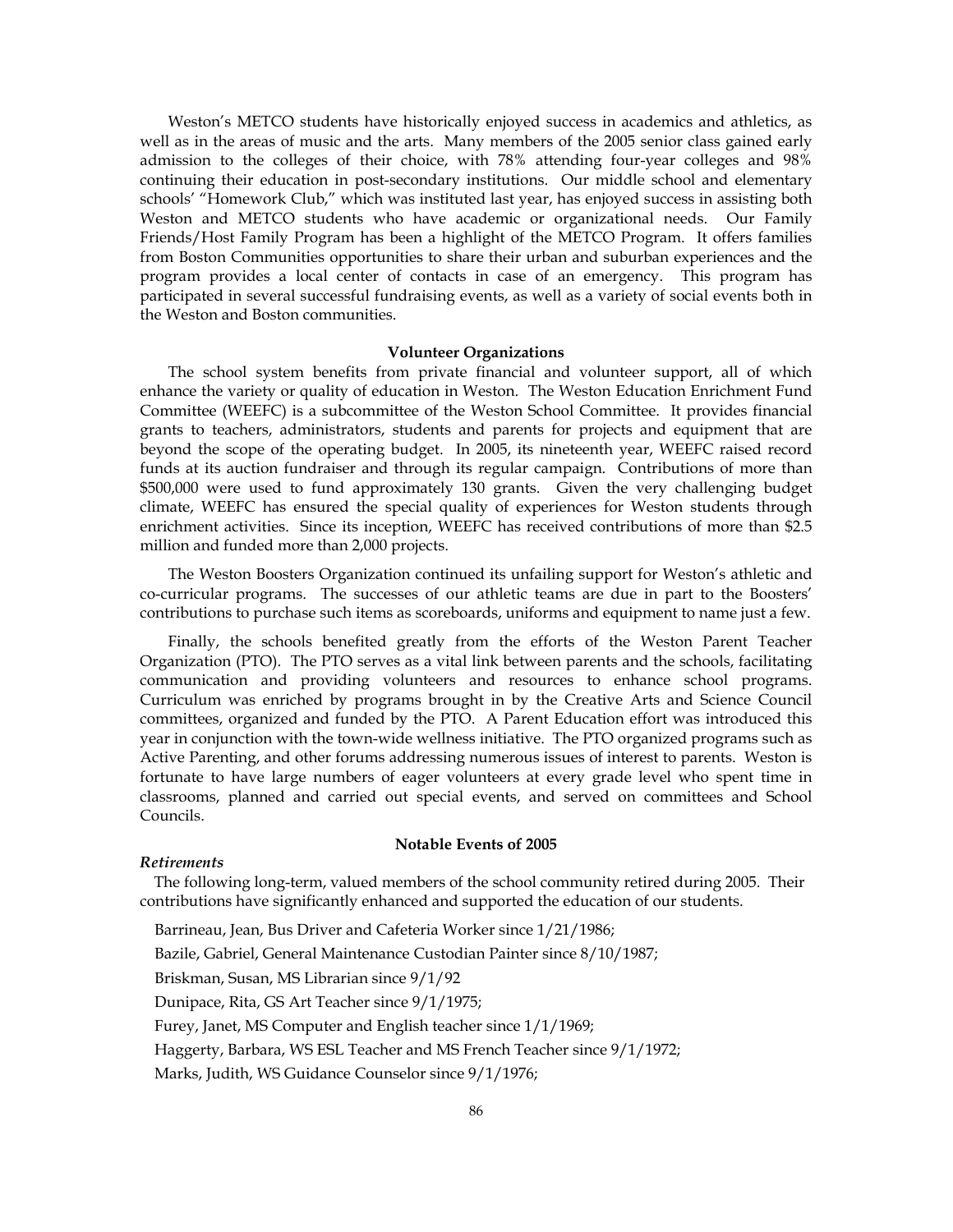Moran, James, HS art Teacher since 9/1/1971; Walsh, Patricia, Special Education Placement Specialist since 9/1/1998; Warren, Patricia, FS Grade 4 Teacher since 9/1/1977

## *Community Service Projects*

Students in every school participated in community service projects during 2005. At the high school, 235 students who completed at least twenty hours of volunteer work received certificates of recognition for their work.

## **Recognition and Awards**

Many students and staff were recognized in 2005 for excellence for a wide variety of activities and endeavors. Some of them were:

#### *Administration and Faculty*

- Mary O'Brien was voted Golf Team Coach of the year by the Boston Globe.
- Janis Townsend, Woodland School Nurse was named Massachusetts School Nurse of the Year.
- Judy Moro, Middle School Teacher, was chosen to attend the Space Academy for teachers at NASA in Huntsville, Alabama.
- Elizabeth Wright, Middle School Teacher, was accepted in the Dynamic Life Program at the Museum of Science.
- John Minigan and the Weston High Theater Company was nominated to represent the United States at the Edinburgh Fringe Festival in Scotland the Summer of 2006.
- **-** Riola Lazo, Elementary Metco Liaison has been selected to receive a Music Advocacy Award.

# *Student Awards*

## *Art*

Kim Obusek, Alan Yee, Margareg Davies and Naomi Zeidman received honorable mentions in the Boston Globe Scholastic Art Awards.

## Drama & English

- Lindsay Sousa, won the Boston Shakespeare Competition, and was selected to travel to New York and perform in the National Semi-finals at Lincoln Center.
- Theater Company's original play, Escaping Alcestis was the overall winner in the 110-school Massachusetts High School drama Festival. In addition Weston picked up more than fifty awards along the way.
- Robert Slotnick won the Bronze Medal for the New England and the team of Robert Slotnick and Natalie Birren won the Silver for Set Design at the New England Theater Conference Olympiad.
- Alexandra Siegel was one of the winners of the Massachusetts High School Drama Guild Acting Scholarship auditions. Hannah Sweet was given an honorable mention.

## Music

- The following students were selected for the 2005 Massachusetts All-State Band, Orchestra and Chorus; Joseph Wynant(Band), Dric Stix, Dylan Wood(Orchestra), John Condakes, John Dryden, Daniel Helfer (Chorus) performed at Boston Symphony Hall on March 18th, 2005.
- The High School Dance Team was voted #1 varsity Hip-Hop Dance Team in New England.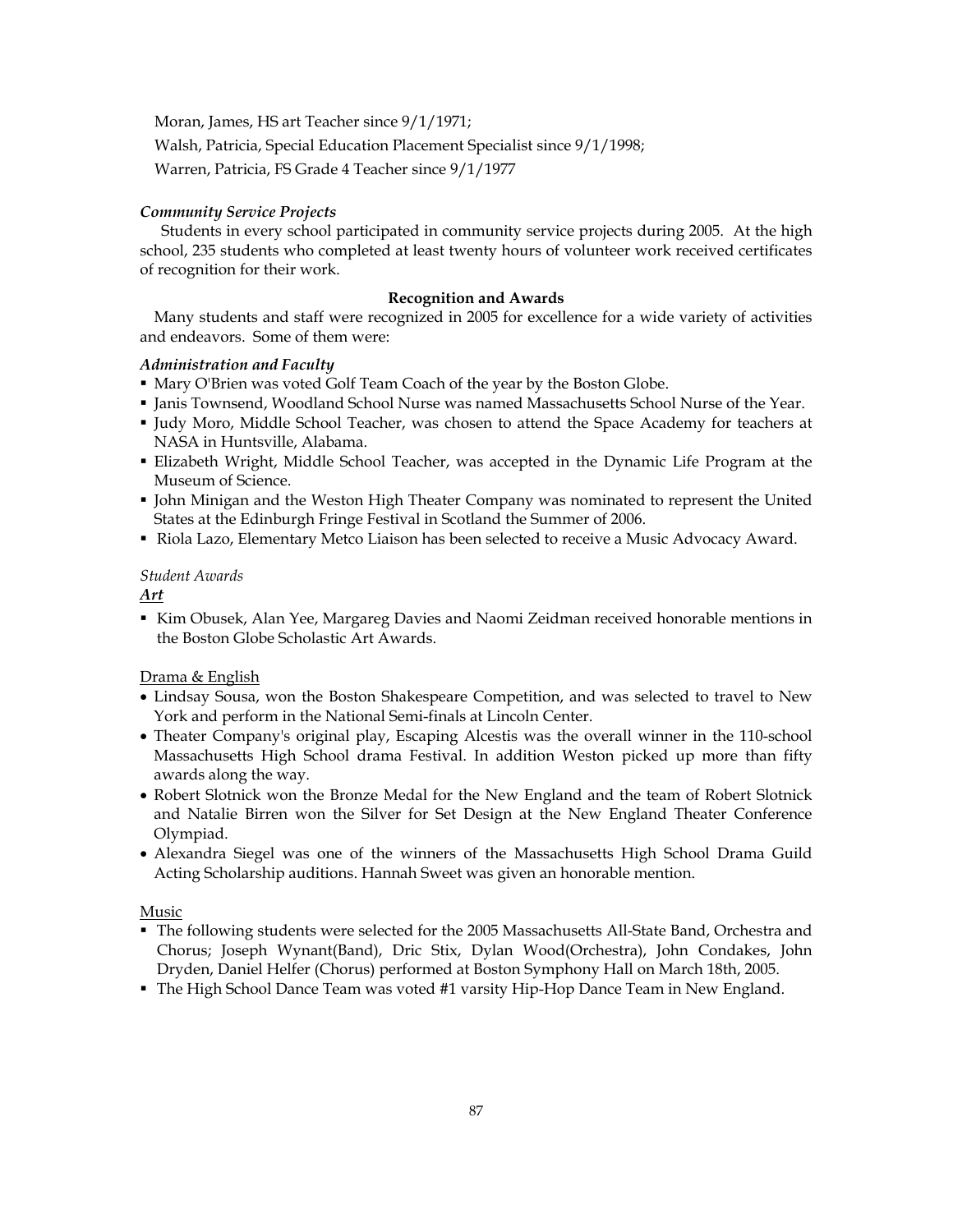#### Sports

It was another outstanding year for Weston High School athletics:

- Wrestling Freshman Tyler Wong won the State Division III Wrestling Championship.
- Swimming The boy's team won their seventh consecutive state championship and set three state records in the process. Senior Eric Nilsson was named as a high school All American in six individual events in addition to being a member of three All American relays, he was also named as Massachusetts High School Swimmer of the Year. Senior Trevor Frankel was also honored as an academic All American in swimming.
- Swimming The girl's team were the North Sectional champions for the seventh time in the past eight years and were also state runners up for Globe Swimmer of the Year and was named as a high School All American in five events.
- Indoor Track Senior Trevor Frankel earned a prestigious Boston Globe Scholar Athlete award. Also Indoor Track - Senior Allison Ritter won the New England Indoor Track Championship.

#### **Conclusion**

 The Weston Public Schools maintains its reputation as an outstanding public school system and continues to provide an excellent education for its students amidst growing fiscal constraints. The commitment of the town to education and the focus of the School Committee on high standards enable our students to excel. The challenges ahead, both short- and long-term, include recruitment and retention of qualified staff, continued uncertainty about federal and state funding and mandates, and negotiations of all union contracts under difficult fiscal conditions. The School Committee, however, is committed to maintaining a high quality of education for all students in the community and will continue to focus its resources to meet those challenges**.** 

|              | Oct. 1 | Oct. 1 | Oct. 1 | Oct. 1 | Oct. 1 | Oct. 1 | Oct. 1 | Oct. 1 |
|--------------|--------|--------|--------|--------|--------|--------|--------|--------|
|              | 1998   | 1999   | 2000   | 2001   | 2002   | 2003   | 2004   | 2005   |
| Kdg          | 168    | 177    | 172    | 181    | 160    | 166    | 167    | 138    |
| Grade 1      | 176    | 177    | 186    | 181    | 185    | 173    | 172    | 175    |
| Grade 2      | 181    | 177    | 183    | 182    | 184    | 201    | 180    | 187    |
| Grade 3      | 184    | 189    | 183    | 187    | 171    | 188    | 203    | 183    |
| Grade 4      | 190    | 191    | 197    | 185    | 193    | 175    | 184    | 206    |
| Grade 5      | 184    | 196    | 193    | 196    | 188    | 196    | 171    | 181    |
| Grade 6      | 179    | 183    | 198    | 190    | 192    | 179    | 194    | 177    |
| Grade 7      | 185    | 177    | 181    | 193    | 193    | 192    | 179    | 186    |
| Grade 8      | 140    | 185    | 179    | 176    | 197    | 196    | 187    | 180    |
| Grade 9      | 113    | 143    | 174    | 169    | 164    | 185    | 182    | 172    |
| Grade 10     | 116    | 106    | 143    | 167    | 171    | 155    | 182    | 187    |
| Grade 11     | 136    | 120    | 106    | 139    | 161    | 164    | 155    | 174    |
| Grade 12     | 110    | 128    | 120    | 108    | 140    | 160    | 163    | 155    |
| <b>TOTAL</b> | 2,062  | 2,149  | 2,215  | 2,254  | 2,299  | 2,330  | 2,319  | 2,301  |

#### **PUBLIC SCHOOL ENROLLMENTS\***

\*These enrollments include nonresident as well as resident pupils registered in the schools.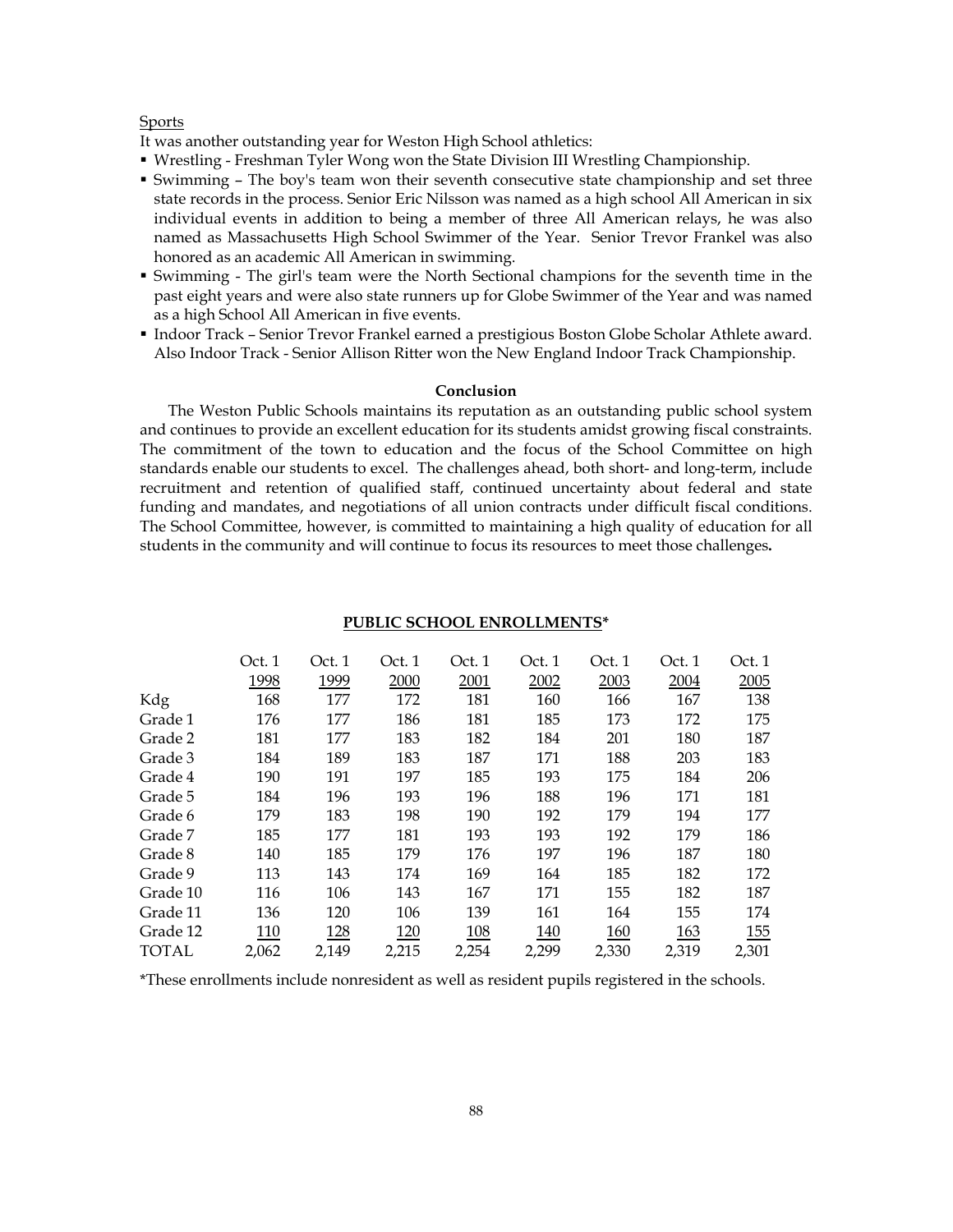# **PRIVATE SCHOOL ENROLLMENT\*\***

|                                     | 1998-<br>1999 | 1999-<br>2000 | 2000-<br>2001 | $2001 -$<br>2002 | 2002-<br>2003 | 2003-<br>2004 | 2004-<br>2005 |
|-------------------------------------|---------------|---------------|---------------|------------------|---------------|---------------|---------------|
| Residents in<br>Private School      | 351           | 364           | 416           | 419              | 440           | 441           | 411           |
| % of Residents in<br>Private School | 15.8          | 15.7          | 17.2          | 17.0             | 17.3          | 169           | 16.4          |

\*\*Source: annual January 1 census conducted by the Town.

| 117 ERITOE ITOINDER OF FOLIED FER CERTOO<br>OIUMU IL V |                  |     |         |         |         |         |         |  |  |
|--------------------------------------------------------|------------------|-----|---------|---------|---------|---------|---------|--|--|
|                                                        | <b>Standards</b> |     |         |         | Actual  |         |         |  |  |
| Grade                                                  | Min              | Max | 2001-02 | 2002-03 | 2003-04 | 2004-05 | 2005-06 |  |  |
| К                                                      | 17               | 23  | 20.1    | 17.8    | 20.8    | 20.9    | 19.7    |  |  |
| 1                                                      | 17               | 23  | 20.1    | 20.6    | 19.2    | 19.1    | 19.4    |  |  |
| $\overline{2}$                                         | 18               | 24  | 20.2    | 20.4    | 22.3    | 20.0    | 20.8    |  |  |
| 3                                                      | 19               | 25  | 20.8    | 19.0    | 20.9    | 20.3    | 20.3    |  |  |
| 4                                                      | 20               | 26  | 20.6    | 21.5    | 21.9    | 20.4    | 20.6    |  |  |
| 5                                                      | 20               | 26  | 21.8    | 23.5    | 21.8    | 21.4    | 22.6    |  |  |
| 6                                                      | 21               | 27  | 21.1    | 21.3    | 19.9    | 21.6    | 22.1    |  |  |
| 7                                                      | 20               | 26  | 21.5    | 21.5    | 21.3    | 19.9    | 20.7    |  |  |
| 8                                                      | 21               | 27  | 22.0    | 21.9    | 21.8    | 20.8    | 20.0    |  |  |

# **AVERAGE NUMBER OF PUPILS PER CLASS - Grades K-8**

## **DISTRIBUTION OF PROFESSIONAL STAFF BY SCHOOL LEVEL – 2005-2006**

|                           |                    |                | Elementary     |
|---------------------------|--------------------|----------------|----------------|
|                           | <u>High School</u> | Middle School  | Schools        |
|                           | $(Grades 9-12)$    | $(Grades 6-8)$ | $(Grades K-5)$ |
| Administration            | 2.00               | 1.00           | 3.00           |
| Supervisors               | 3.10               | 3.10           | .40            |
| Art                       | 4.10               | 1.60           | 2.25           |
| <b>Business</b>           | 1.00               |                |                |
| English, Drama, & Dance   | 9.80               | 10.00          |                |
| Foreign Language          | 8.75               | 4.00           | 2.30           |
| Grades K-5                |                    |                | 50.95          |
| Guidance                  | 3.80               | 3.00           | 3.00           |
| Home Economics            | 1.00               |                |                |
| <b>Industrial Arts</b>    |                    | 1.05           |                |
| Math & Computers          | 11.38              | 8.5            | 2.0            |
| Media Services            | 1.00               | 1.00           | 3.00           |
| Music                     | 1.80               | 1.50           | 3.88           |
| Phys Ed./Athletics/Health | 5.05               | 4.40           | 3.53           |
| Reading Specialist        |                    |                | 2.60           |
| Science                   | 9.00               | 6.10           | .5             |
| Social Studies            | 8.50               | 6.10           | .5             |
| Special Education         | 2.60               | 2.90           | 11.10          |
| <b>Student Activities</b> |                    |                |                |
| <b>TOTAL SCHOOLS</b>      | 72.88              | 54.25          | 89.01          |

In addition, there are 21.12 positions serving all schools and the pre-school, and 8.39 positions funded by State or Federal grants, for a total professional staff of 245.65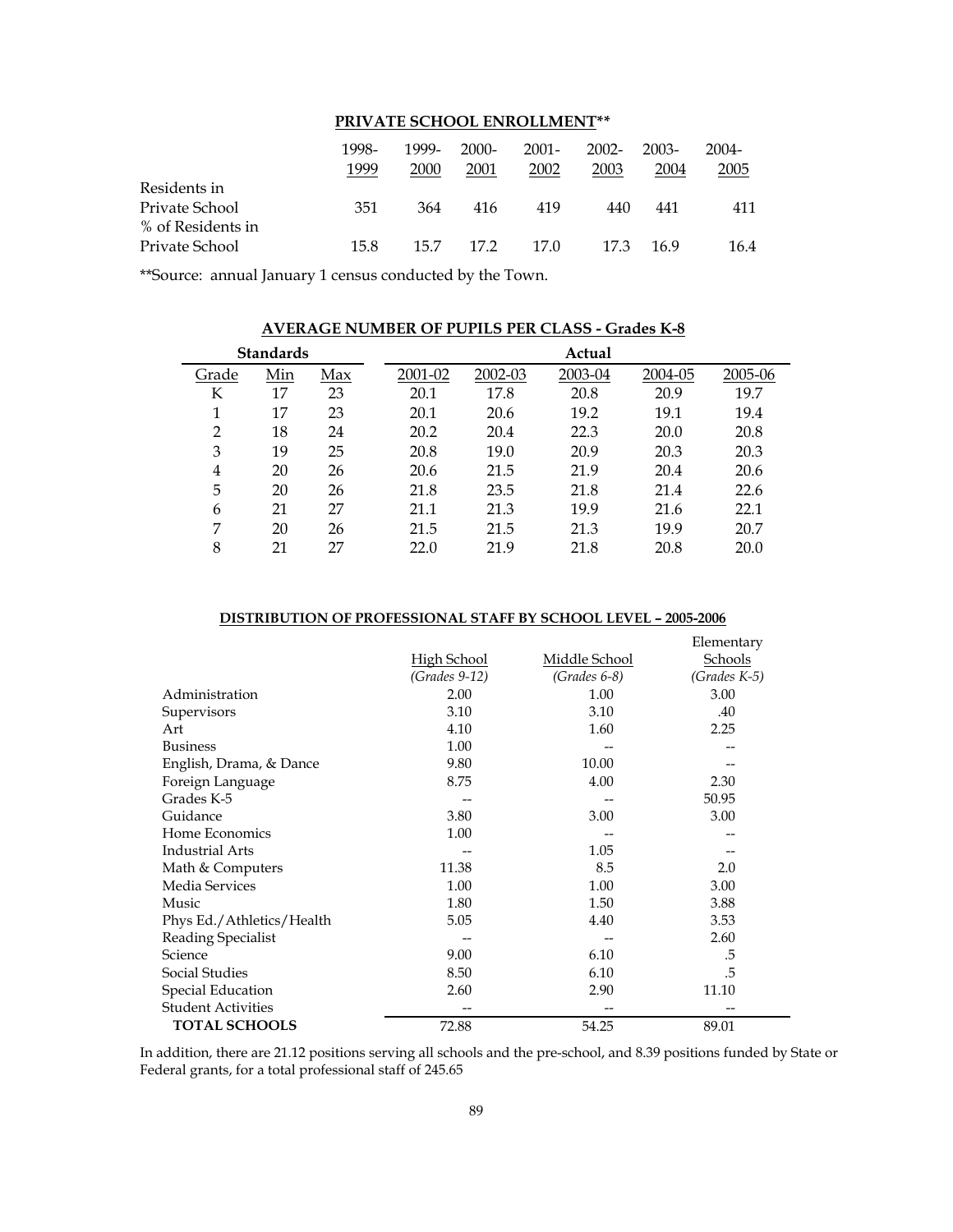| Class       | Number of<br><b>Graduates</b> | $\%$ to 4 Year<br>Colleges | $\%$ to Other<br>Education | $\%$ of Total<br>Continuing |
|-------------|-------------------------------|----------------------------|----------------------------|-----------------------------|
| 1995        | 171                           | 87                         | 10                         | 97                          |
| 1996        |                               | 86                         | 10                         | 96                          |
| 1997        |                               | 86                         |                            | 96                          |
| 1998        | 92                            | 95                         | っ                          | 97                          |
| 1999        | 108                           | 93                         | 3                          | 96                          |
| 2000        | 136                           | 91                         | h                          | 97                          |
| 2001        | 119                           | 89                         |                            | 93                          |
| 2002        | 111                           | 84                         | 10                         | 94                          |
| 2003        |                               | 91                         | 5                          | 96                          |
| 2004        | 161                           | 93                         | 5                          | 98                          |
| 2005        | 162                           | 95                         | ົ                          | 97                          |
| 10 Yr. Avg. | 123                           | 90                         | 5                          | 96                          |

# **RECORD OF POST SECONDARY EDUCATION PLACEMENT**

## **PROFESSIONAL STAFF STATISTICS - 2005-06**

Two hundred forty-seven full- and part-time professionals teachers, guidance counselors, psychologists, librarians, specialists, and nurses provide educational services to Weston students. Each one is a unique person with special talents and knowledge. With the data below, we attempt to present a statistical picture of the Weston staff.

- 1. **Education**: Weston teachers and specialists are well educated. 75.7% have earned master's and doctoral degrees and among teachers who have earned post-graduate degrees, 40% have studied at least one year beyond the Master's (Master's + 30 credits).
- 2. **Experience**: Approximately 48.6% of Weston teachers have twelve or more years of experience. Of the thirty-two new teachers we hired this year, six were hired at Step 1. About 40% were hired at the Bachelor degree level. (See Table 1 & 2)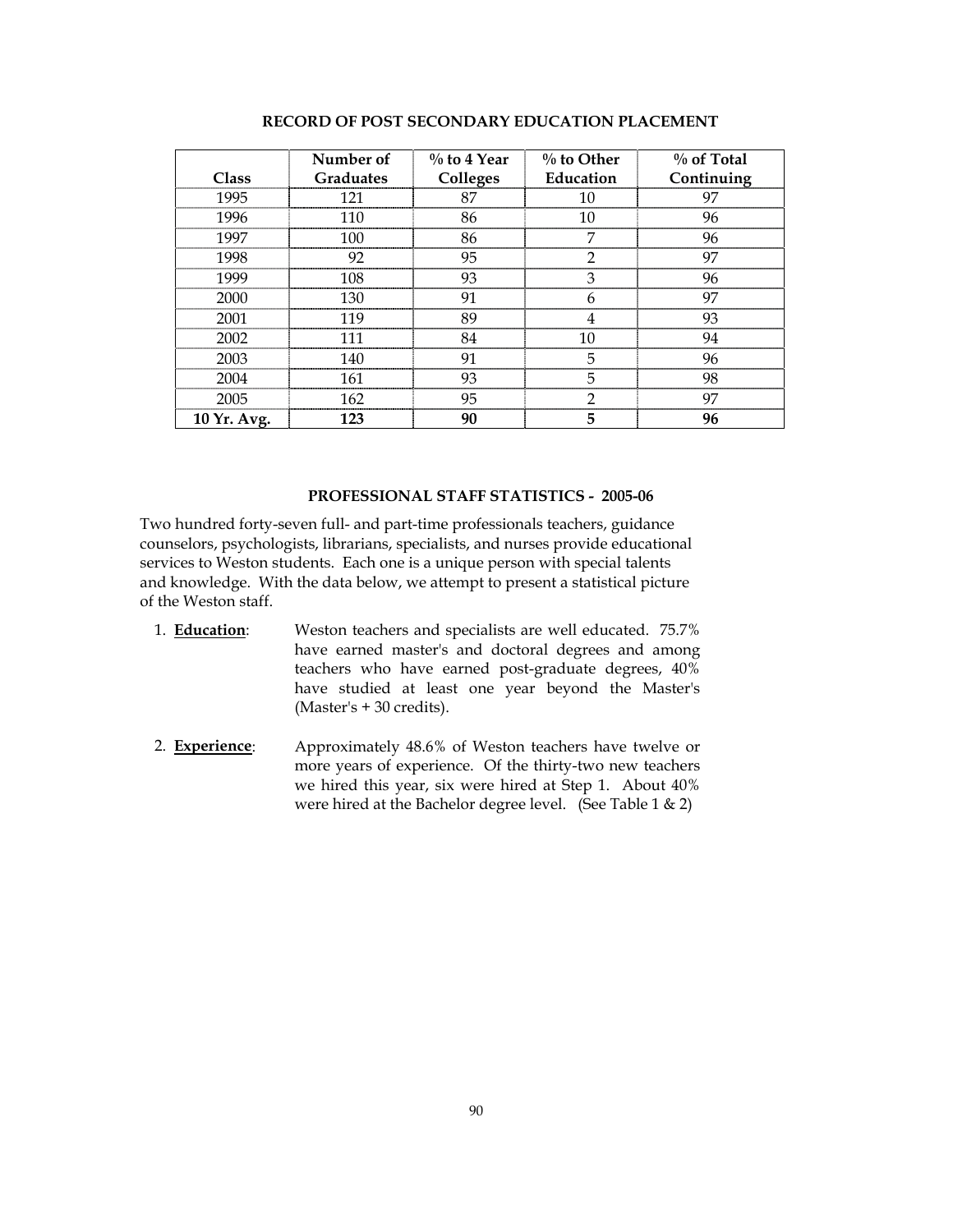| % Teachers at Top Step |       |           |       |  |  |  |  |  |
|------------------------|-------|-----------|-------|--|--|--|--|--|
| Fall 1996              | 72.3% | Fall 2001 | 52.2% |  |  |  |  |  |
| Fall 1997              | 67.0% | Fall 2002 | 51.7% |  |  |  |  |  |
| Fall 1998              | 60.0% | Fall 2003 | 49.2% |  |  |  |  |  |
| Fall 1999              | 59.0% | Fall 2004 | 47.8% |  |  |  |  |  |
| Fall 2000              | 56.0% | Fall 2005 | 48.6% |  |  |  |  |  |



3. **Professional** The percentage of staff with "professional teacher status" has gone up slightly this year.

 **Teacher Status**: This year, we added 32 new professional staff. Twenty-seven departed (five were due to leaves-of-absence) (Table 1-4b). Twenty teachers gained professional teacher status at the beginning of the school year. The nurses and athletic trainer who joined the WEA recently are not governed by the rules of the Professional Teacher Status.

# **% Teachers with Professional Teacher Status**

| 70.0% | Fall 2001 | 59.2% |
|-------|-----------|-------|
| 64.2% | Fall 2002 | 56.3% |
| 64.2% | Fall 2003 | 61.1% |
| 62.8% | Fall 2004 | 62.4% |
| 61.2% | Fall 2005 | 66.4% |
|       |           |       |

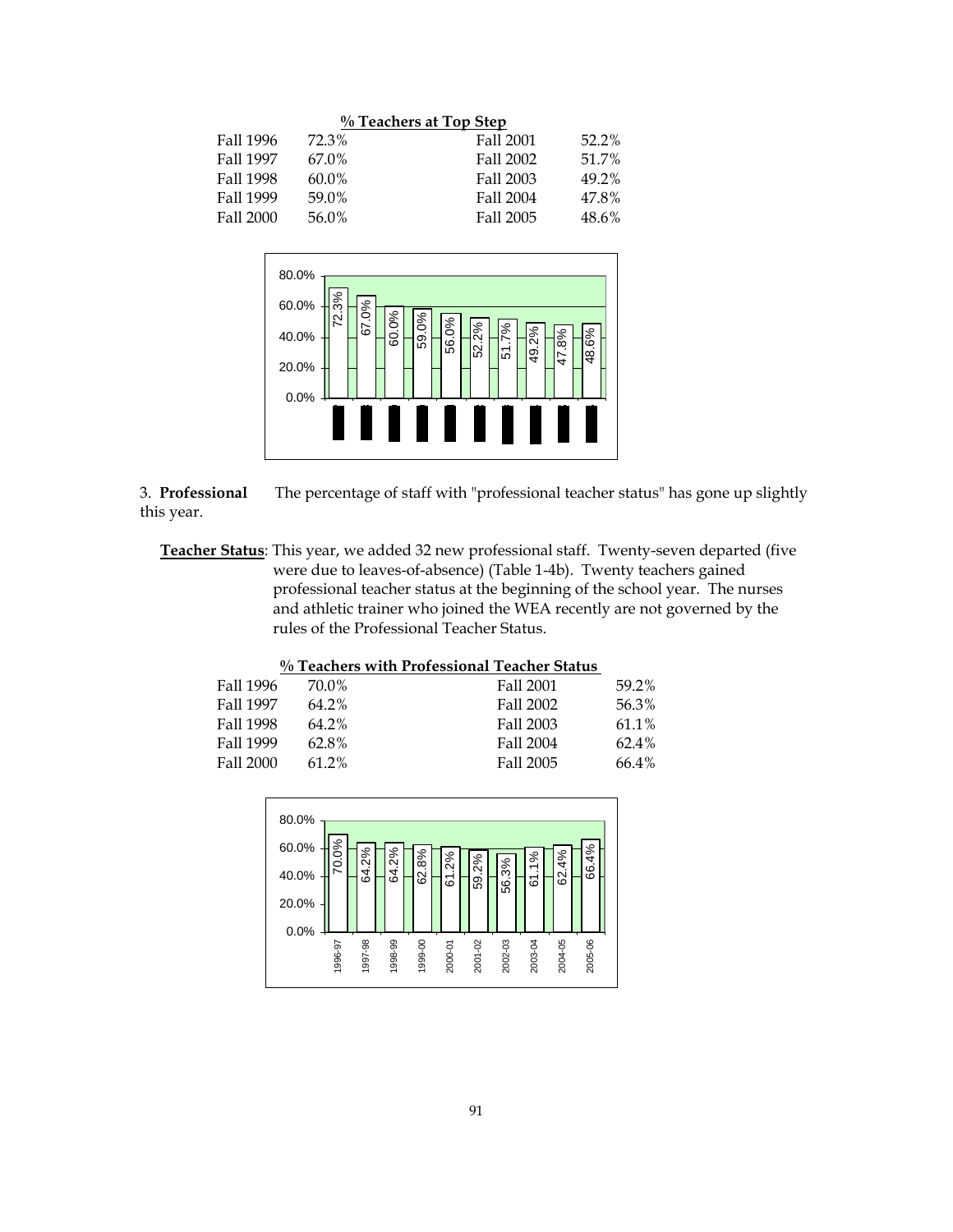4. **Turnover**: 13.1% of the total number of teachers left at the close of 2004-05, and of those who left, 75% left voluntarily.

| <b>Staff Turnover</b> |       |                          |  |  |  |  |  |  |
|-----------------------|-------|--------------------------|--|--|--|--|--|--|
|                       |       | Left Voluntarily         |  |  |  |  |  |  |
|                       | Left  | (as % of those who left) |  |  |  |  |  |  |
| 1997-98               | 10.8% | 90.0%                    |  |  |  |  |  |  |
| 1998-99               | 11.9% | 82.6%                    |  |  |  |  |  |  |
| 1999-00               | 15.6% | 80.1%                    |  |  |  |  |  |  |
| 2000-01               | 10.5% | 90.9%                    |  |  |  |  |  |  |
| 2001-02               | 14.3% | 90.9%                    |  |  |  |  |  |  |
| 2002-03               | 10.0% | 85.2%                    |  |  |  |  |  |  |
| 2003-04               | 13.5% | 78.8%                    |  |  |  |  |  |  |
| 2004-05               | 13.1% | 5.0%                     |  |  |  |  |  |  |
|                       |       |                          |  |  |  |  |  |  |

# **CENSUS OF RESIDENTS AGE 0 - 5**

**As of January 1** 

| <b>BIRTH</b>  |      |      |      |      |      |                                |      |      |      |      |
|---------------|------|------|------|------|------|--------------------------------|------|------|------|------|
| <b>YEAR</b>   |      |      |      |      |      | <b>CENSUS YEAR, JANUARY OF</b> |      |      |      |      |
|               | 1996 | 1997 | 1998 | 1999 | 2000 | 2001                           | 2002 | 2003 | 2004 | 2005 |
| 1991          | 129  |      |      |      |      |                                |      |      |      |      |
| 1992          | 150  | 169  |      |      |      |                                |      |      |      |      |
| 1993          | 128  | 134  | 160  |      |      |                                |      |      |      |      |
| 1994          | 120  | 127  | 135  | 153  |      |                                |      |      |      |      |
| 1995          | 134  | 137  | 144  | 152  | 173  |                                |      |      |      |      |
| 1996          |      | 103  | 113  | 121  | 145  | 156                            |      |      |      |      |
| 1997          |      |      | 133  | 144  | 157  | 187                            | 187  |      |      |      |
| 1998          |      |      |      | 119  | 141  | 163                            | 170  | 177  |      |      |
| 1999          |      |      |      |      | 119  | 135                            | 143  | 145  | 161  |      |
| 2000          |      |      |      |      |      | 100                            | 105  | 117  | 119  | 138  |
| 2001          |      |      |      |      |      |                                | 121  | 127  | 140  | 157  |
| 2002          |      |      |      |      |      |                                |      | 98   | 106  | 116  |
| 2003          |      |      |      |      |      |                                |      |      | 90   | 98   |
| 2004          |      |      |      |      |      |                                |      |      |      | 92   |
| <b>TOTALS</b> | 652  | 670  | 685  | 689  | 735  | 741                            | 726  | 664  | 616  | 601  |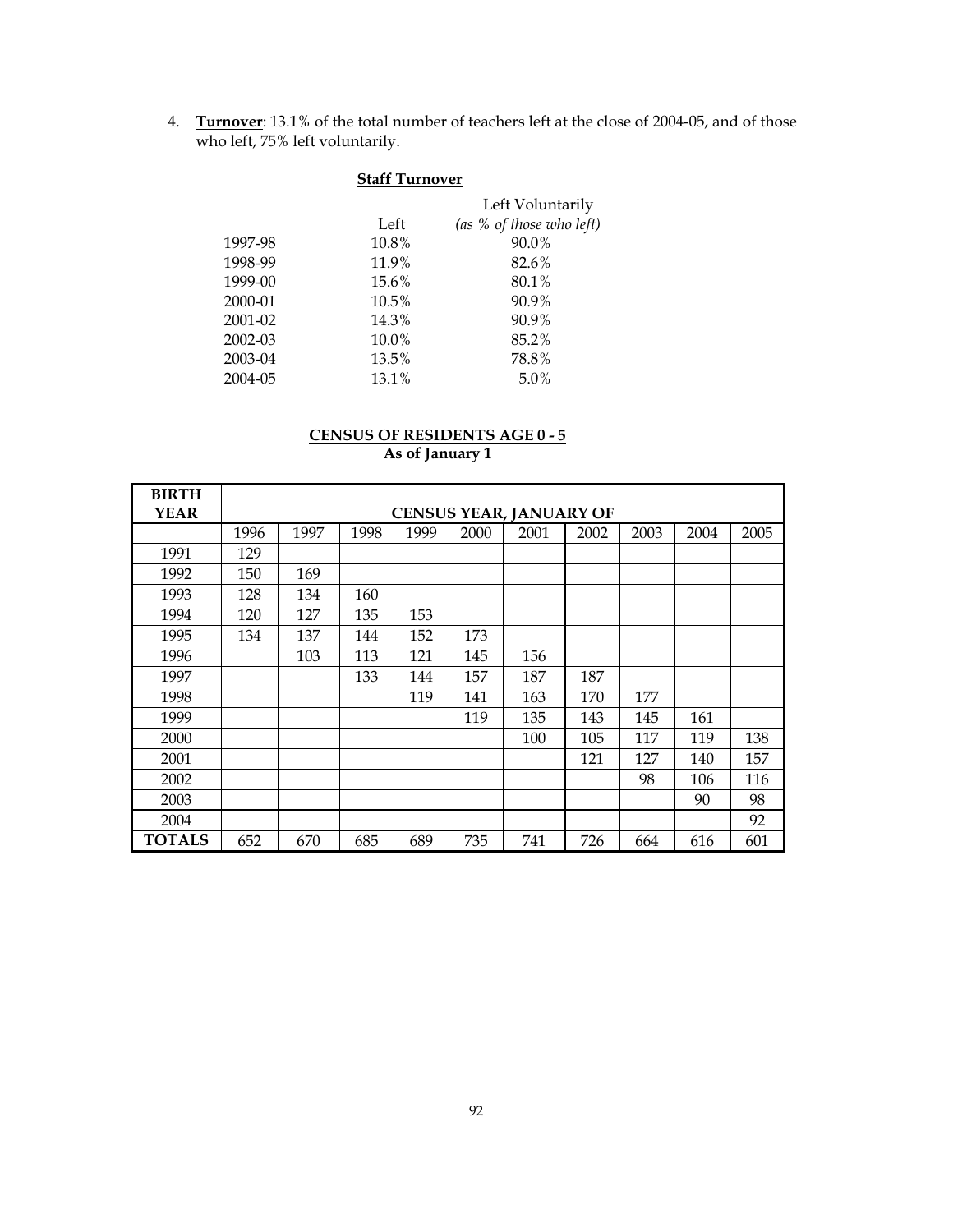| <b>SCHOOL YEAR</b>             | 1995-96 | 1996-97 | 1997-98 |         | 1998-99   1999-00 | 2000-01 |         |       |                            | 2001-02   2002-03   2003-04   2004-05   2005-06 |        |
|--------------------------------|---------|---------|---------|---------|-------------------|---------|---------|-------|----------------------------|-------------------------------------------------|--------|
|                                |         |         |         |         |                   |         |         |       |                            |                                                 |        |
| <b>HIGH SCHOOL</b>             |         |         |         |         |                   |         |         |       |                            |                                                 |        |
| October 1 Enrollment           | 433     | 451     | 460     | 475     | 497               | 543     | 583     | 636   | 664                        | 682                                             | 688    |
| No. of Staff*                  | 41.75   | 43.1    | 44.1    | 51.85   | 53.2              | 55.95   | 63.75   | 67.3  | 70.1                       | 71.0                                            | 72.9   |
| <b>Pupil-Staff Ratio</b>       | 10.4    | 10.5    | 10.4    | 9.2     | 9.3               | 9.7     | 9.2     | 9.4   | 9.5                        | 9.6                                             | 9.4    |
| MIDDLE SCHOOL                  |         |         |         |         |                   |         |         |       |                            |                                                 |        |
| October 1 Enrollment           | 422     | 400     | 455     | 504     | 545               | 558     | 559     | 582   | 567                        | 560                                             | 543    |
| No. of Staff*                  | 37.2    | 36.1    | 40.35   | 44.4    | 49.75             | 51.00   | 54.15   | 55.6  | 55.1                       | 55.2                                            | 54.3   |
| <b>Pupil-Staff Ratio</b>       | 11.3    | 11.1    | 11.3    | 11.4    | 11.0              | 10.9    | 10.3    | 10.5  | 10.3                       | 10.2                                            | 10.0   |
| ELEMENTARY SCHOOLS             |         |         |         |         |                   |         |         |       |                            |                                                 |        |
| October 1 Enrollment           | 962     | 1,016   | 1,056   | 1,083   | 1,107             | 1,114   | 1,112   | 1,081 | 1,099                      | 1,077                                           | 1,070  |
| No. of Staff*                  | 67.95   | 70.5    | 72.95   | 74.8    | 77.55             | 83.75   | 87.5    | 86.75 | 85.15                      | 87.1                                            | 89.0   |
| <b>Pupil-Staff Ratio</b>       | 14.2    | 14.4    | 14.5    | 14.5    | 14.3              | 13.3    | 12.7    | 12.5  | 12.9                       | 12.4                                            | 12.0   |
|                                |         |         |         |         |                   |         |         |       |                            |                                                 |        |
| ALL SCHOOLS                    |         |         |         |         |                   |         |         |       |                            |                                                 |        |
| October 1 Enrollment           | 1,817   | 1,867   | 1,971   | 2,062   | 2,149             | 2,215   | 2,254   | 2,299 | 2,330                      | 2,319                                           | 2,301  |
| Total Prof. Staff**^           | 154.45  | 157.8   | 165.55  | 179.5   | 190.6             | 201.3   | 215.8   | 221.7 | 222.7                      | 226.0                                           | 222.1  |
| <b>Total Pupil-Staff Ratio</b> | 11.8    | 11.8    | 11.9    | 11.5    | 11.3              | 11.0    | 10.4    | 10.4  | 10.5                       | 10.2                                            | 10.4   |
| <b>Expenditure Per</b>         |         |         |         |         |                   |         |         |       |                            |                                                 |        |
| Student                        | \$7,784 | \$8,009 | \$8,170 | \$8,469 | \$8,740           | \$9,223 | \$9,724 |       | \$10,083 \$10,132 \$10,592 |                                                 | 11222/ |

# SCHOOL ENROLLMENT, PROFESSIONAL STAFF, AND EXPENDITURE PER PUPIL DATA

\*Includes Teachers, Specialists, and Building Administrators

\*\*Includes Central Office Personnel

 ^Not including positions funded by State and Federal Grants /Based on Estimated Expenditure for year in progress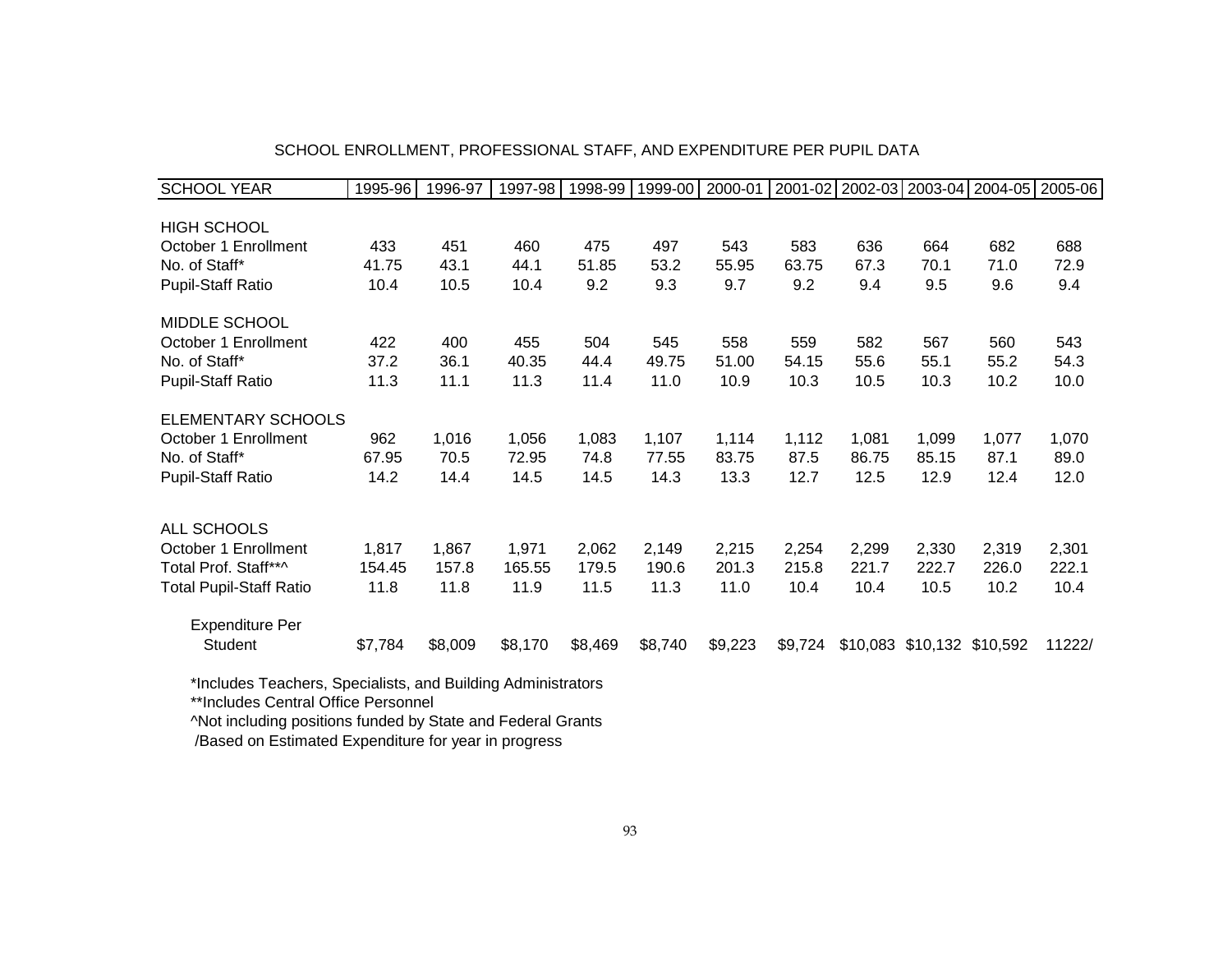## **REPORT OF WESTON INTERNATIONAL AFFILIATION**

Established in 1950 by Town Meeting, the affiliation oversees the town's two international student exchange programs, one with the town of Rombas, France, and one with a preparatory school in Porto Alegre, Brazil. We also help welcome any student from abroad who attends Weston High School.



*Gabe Fizer, the 2005-2006 WIA Exchange Student to Rombas, France.* 

Every year, the committee selects one Weston student to go to each of the two countries, and welcomes one student from each of our affiliated communities. The affiliation pays round trip airfare for the Weston students. We assist our visitors by finding homes for them and helping with academic and social adjustments and with expenses incurred while in Weston. These expenses include school accident insurance, some of the cost of the Close-Up trip to Washington, DC, or the full cost of the eighth grade trip there, yearbooks, special books and classroom supplies, sports deposits and other miscellaneous expenses. In 2005, we also helped to sponsor a group of Russian students and their teacher for a tenday trip here.

Although we are an official town committee, we receive no tax money. Our funds come from an annual town-wide appeal, and from our spring brunch. Townspeople were generous as always in 2005, and we raised about seven thousand dollars from these two sources. Contributions are tax deductible.

The affiliation is also grateful for the support we receive from the community in the form of housing for our visitors. Approximately ten families a year open their homes and hearts to these teenagers. Lasting ties often form, some of which now extend thirty or forty years. Each student usually stays about two months with five different families, thus seeing several versions of what an American family looks like. New host families are welcomed by the affiliation. We encourage families who cannot serve as hosts to participate by inviting our international students to a dinner, weekend trip, sport event, the movies, or another family activity.

# Highlights of 2005:

\*Our visiting scholars for the current school year are:

*Livia Silva* from Porto Alegre, who has stayed with the families of Anwar Bhamla and Fareeda Osman, Henriette and John Power, and Peg and Rick Golden

*Juliette Lebrun* from Rombas, whose hosts have been the families of Carol and Henry Fizer, Wendy and Jon Spector, and Patty and Paul Stiehl

Juliette and Livia were honored at the annual reception in September at which they were officially welcomed to the town by Superintendent Alan Oliff as well as Acting High School Principal Robert Desaulniers and Assistant Principal Natalie Cohen.

## \*In 2004-05, our exchange students were:

*Etienne Galvez* from Rombas, whose hosts in 2004 were the Eagles, the Fizers, the Spectors, and the Endicotts.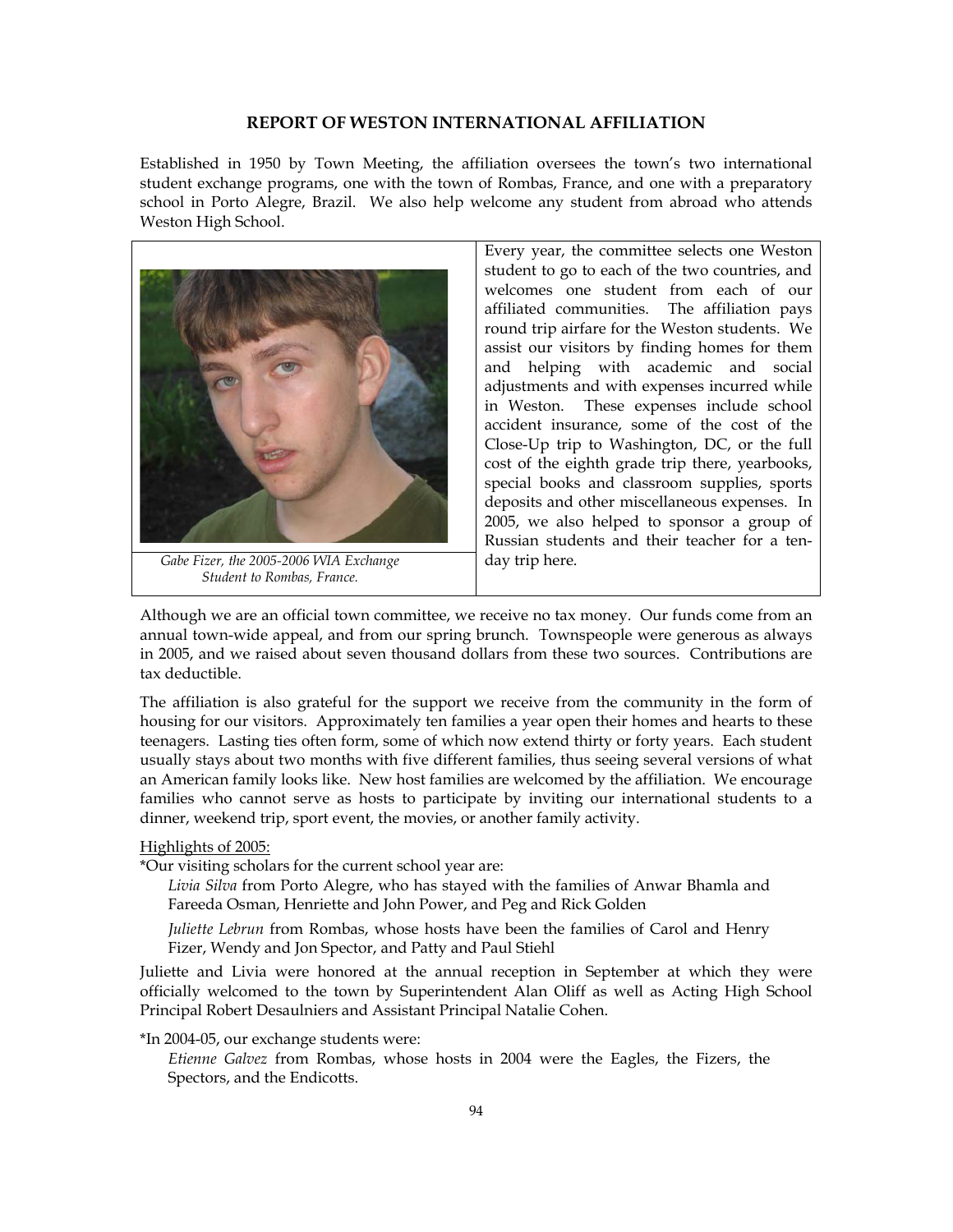*Mariana Ribeiro* from Porto Alegre, who stayed with the Phelans, Angiollilos, and Teplows.

\*Weston students abroad:

*Gabe Fizer* is spending the 2005-06 school year in Rombas.



*Other highlights of the year:* 

٭ Jim Smith, member of WIA and history teacher at the high school, helped organize a ten-day trip to Weston for a group of Russian students and their teacher. WIA sponsored the group and welcomed them at our spring brunch.

The committee extends special thanks to the host families in all three participating countries. They provide the most essential ingredient for the success of this cultural exchange.

# **WESTON WAR MEMORIAL EDUCATIONAL FUND COMMITTEE**

 The Weston War Memorial Educational Fund Committee awarded eight scholarships to Weston High School graduates in 2005. These awards, totaling \$13,000, were based on need, scholastic ability and good character.

 Each fall the Committee solicits tax-deductible donations through a town-wide mailing to residents and businesses. Only the interest on the principal balance of the fund can be used for these awards. Although we have noticed a slight decrease in donations in the past few years, the Committee appreciates the continued support we receive.

 The Committee extends our deepest sympathy to the families and many friends of Dr. Vera Laska, a longtime WWMEFC number, who passed away in December of 2005.

| Principal Balance, June 30, 2004: | \$246,076.47 |
|-----------------------------------|--------------|
| Annual Fund Appeal:               | 5,520.00     |
| Gain on Sale of Investments:      | 37,576.71    |
| Principal Balance, June 30, 2005  | \$289.173.18 |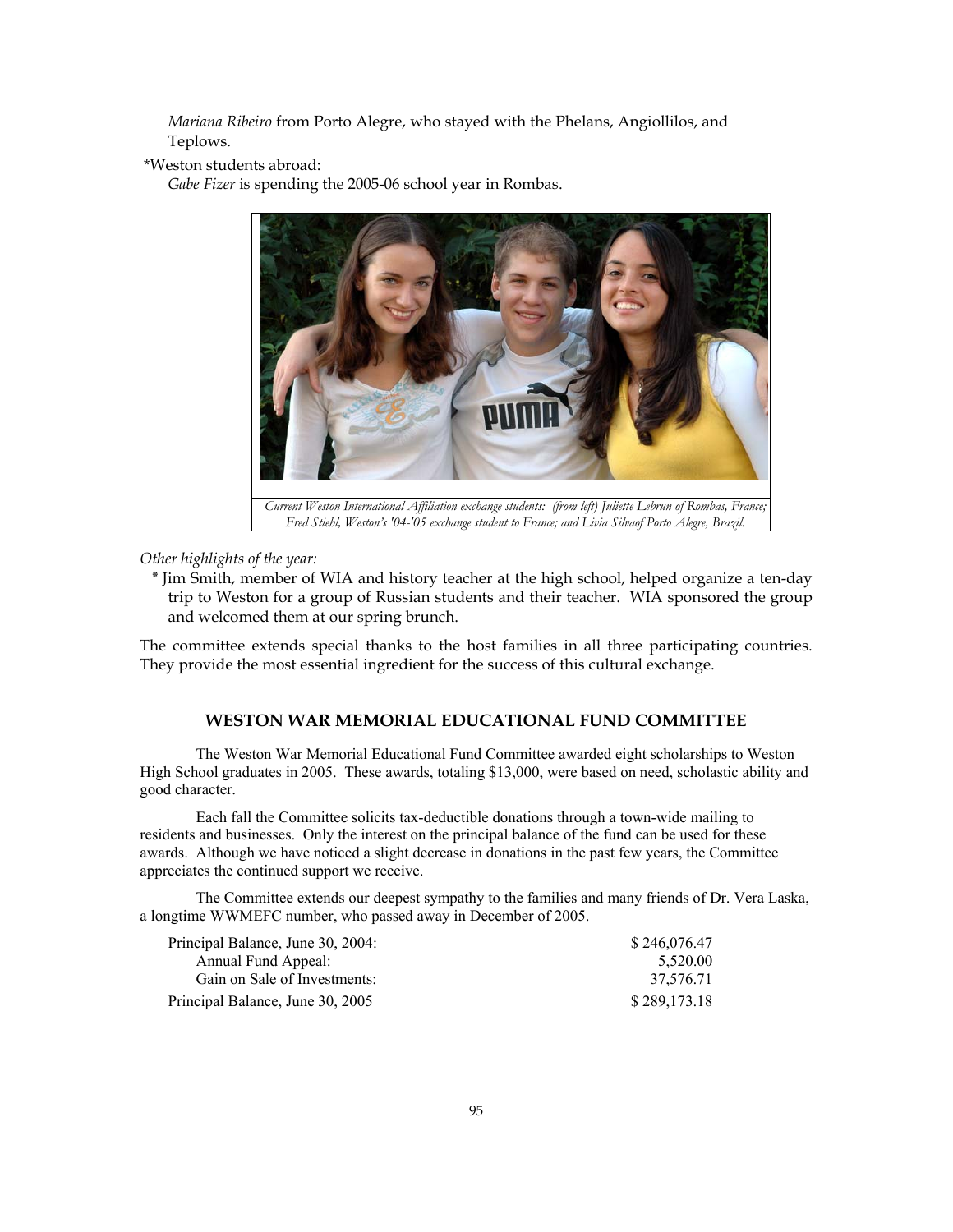# **REPORT OF THE MINUTEMAN REGIONAL HIGH SCHOOL School of Applied Arts & Sciences**

# *Class of 2005 Graduate Achievement Highlights*

- 91% of the Class of 2005 graduated into college, employment in their field of study or the US military.
- Commercial & Human Services graduates achieved 94% placement rate with 25 of 48 (52%) enrolled in college and 20 of 48 (42%) employed in their field of study.
- Science Technology graduates achieved 92% placement with 53 of 64 (83%) enrolled in college, 2 of 64 (3%) employed in their field of study and 3 of 64 (6%) enlisted in the US military with 100% of electromechanical engineering, environmental science and graphic communications students attending college.
- Construction-Trades graduates achieved 89% placement rate with 16 of 72 enrolled in college, 47 entering the workplace in their field of study and 1 enlisting in the US military.
- 100% of Dental graduates passed the National Dental Board examination.
- 100% of Early Childhood Education graduates were certified by the Office for Child Care Services.
- 96% of Cosmetology graduates passed the state board examination.
- Medical Occupations graduates achieved 100% placement in college.
- The 2005 Valedictorian, an Environmental Science student earned the prestigious University Scholar status for enrollment at the University of Massachusetts at Dartmouth.
- Weston resident Tyler Schwartz graduated in June 2005 in the HVAC department.

# **Academic Division Highlights**

- Minuteman sophomores tied for third place in Massachusetts among regional technical schools on MCAS test performance.
- Forty-five students took advantage of college level pre-calculus and calculus courses under an articulation agreement with Middlesex Community College.
- Minuteman students on the Math Team finished the year in first place in the state vocational conference for the third year in a row.
- A Latin course was expanded to serve the growing number of students interested in medical careers, biotechnology and science.
- The Minuteman Players, the school's drama students, produced and performed a full production of Neil Simon's, "*The Odd Couple*".
- The Special Education Department teamed with mainstream teachers to help students achieve one of the highest levels of special education MCAS "pass" scores in the state.
- Faculty members from English, Guidance, Social Studies and several vocational fields designed another series of Character Education curriculum for use throughout the school.

# **Science & Technology Division Highlights**

- The Biotechnology Academy formed a new partnership with Harvard University Molecular Biology Laboratory and Children's Hospital and added bioethics, cell graphing and forensic science into its curriculum.
- The first state-approved high school pre-engineering program entered its sixth year and graduated its second class of students, again with 100% attending college.
- Electromechanical Robotics students took National Third Place in Skills USA National Competition on Team Robotics and Automation.
- Many new business/industry projects were achieved, including: Verizon supporting afterschool technology training for middle school students, Cognex Corporation of Natick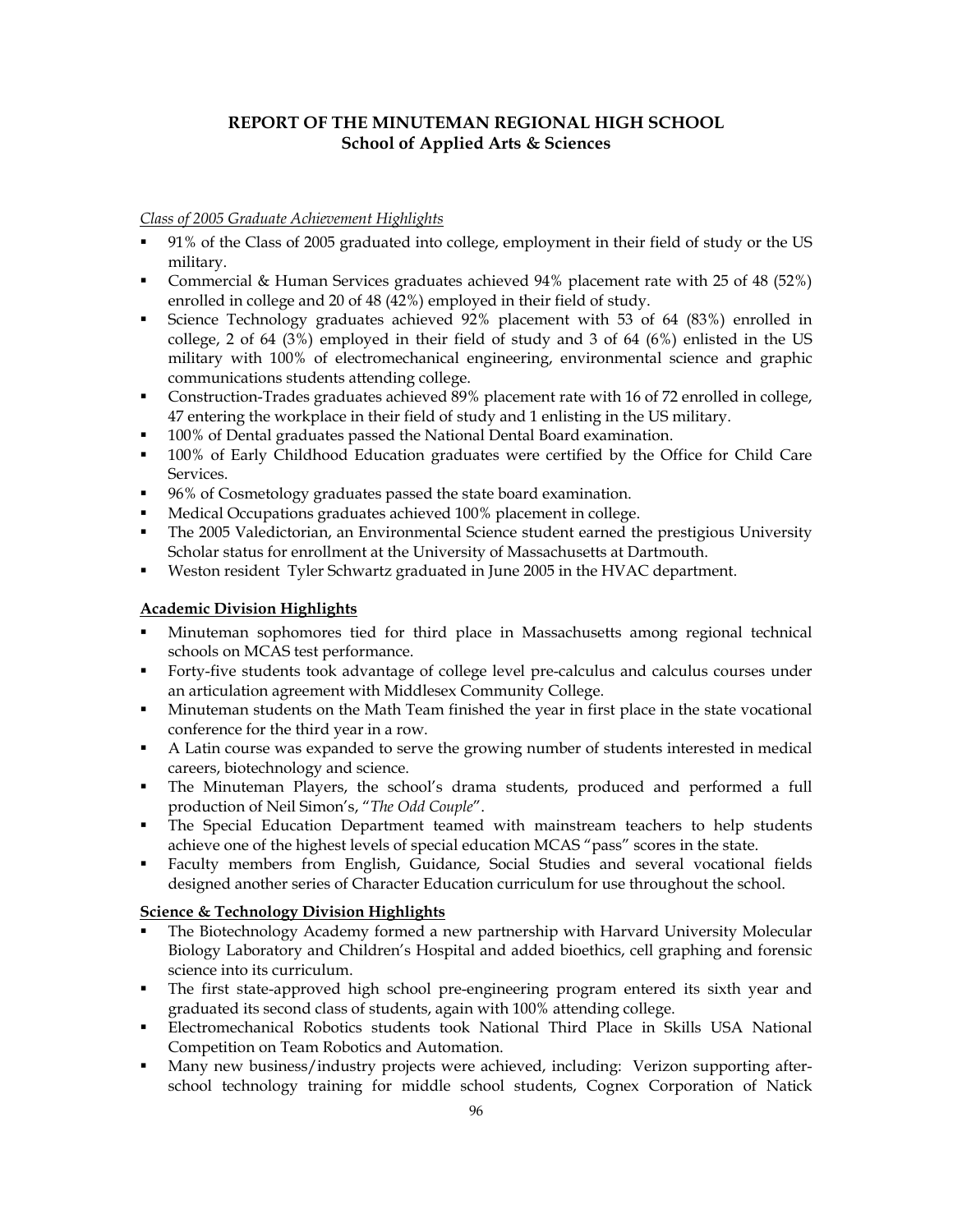providing weekly on-line interactive training on Visions Systems, GTE helping with new physics units for biotechnology, the Northeast Center for Telecommunications providing grant assistance, and an \$80,000 gift from Adept Robots for the Electromechanical Engineering/Robotics program.

- Environmental Technology students' off-campus included service projects for such agencies as the MWRA, Cambridge Water Department, Bolton Conservation Commission, Sudbury Valley Trustees, Massachusetts Division of Fisheries & Wildlife, U.S. Department of Fish and Wildlife and the Northeastern University Marine Biology Research Laboratory, and the United States National Park Service, Minuteman National Historic Park.
- Minuteman staff members are taking a leadership role in working with the Department of Education to develop the vocational Certification of Occupational Proficiency (C.O.P.).

# *Construction – Power Mechanics – Building Trades Division Highlights*

- The Automotive Technology Department won the industry's Most Outstanding Automotive Program in Massachusetts award for the sixth year in a row.
- Students in Carpentry, Electrical Wiring, Plumbing and HVAC completed construction of the three-bedroom colonial home for the Lexington Housing Authority in partnership with the Lexington Rotary Club.
- Carpentry and Drafting students designed and constructed classroom improvements for the Brooks Elementary and Middle School in Lincoln.
- **Drafting & Design Technology students completed plans for a large garage to be built by** Minuteman's construction students in Lexington.
- Underclassmen created four scaled New England style homes for display at the New England Home Show in Boston. Minuteman is the only participating vocational high school in MA.
- **The Automotive Technology program earned the top honors 5-year recertification through** the National Automotive Technical Education Foundation (NATEF).
- The Automotive Collision Repair program also earned the NATEF certification.
- The Landscape Management Department won several award, including their seventh consecutive First Place at the Annual New England Flower Show in Boston.

## *Commercial & Human Services Division Highlights*

- The Child Development Center and the Early Childhood Education Department was recertified by the National Association for the Education of Young Children.
- The Culinary Arts Department became a certification site by the American Culinary Federation.
- For the third year in a row, Culinary Arts students won first-place in the annual culinary competition at Newbury College and in so doing earned \$7,000 in scholarships for enrollment at Newbury College.
- As a community service project a team of junior Graphic Communications students worked with the Lahey Clinic in designing and printing a 2005 calendar incorporating artwork drawn by elementary age students who are patients in the "young hearts" clinic.
- A sophomore Culinary Arts Baking student won National First Place in the Skills USA skills competition. In 2003, she earned National Second Place in the same national competition.

# **Overall School Highlights**

- A new Freshmen Exploratory program was designed and implemented as a means to ensure that members of the Class of 2009 have a full opportunity to experience each of Minuteman's twenty-two technical programs before choosing a major.
- New and/or updated college articulation and advance credit agreements with numerous top colleges in 26 different career areas.